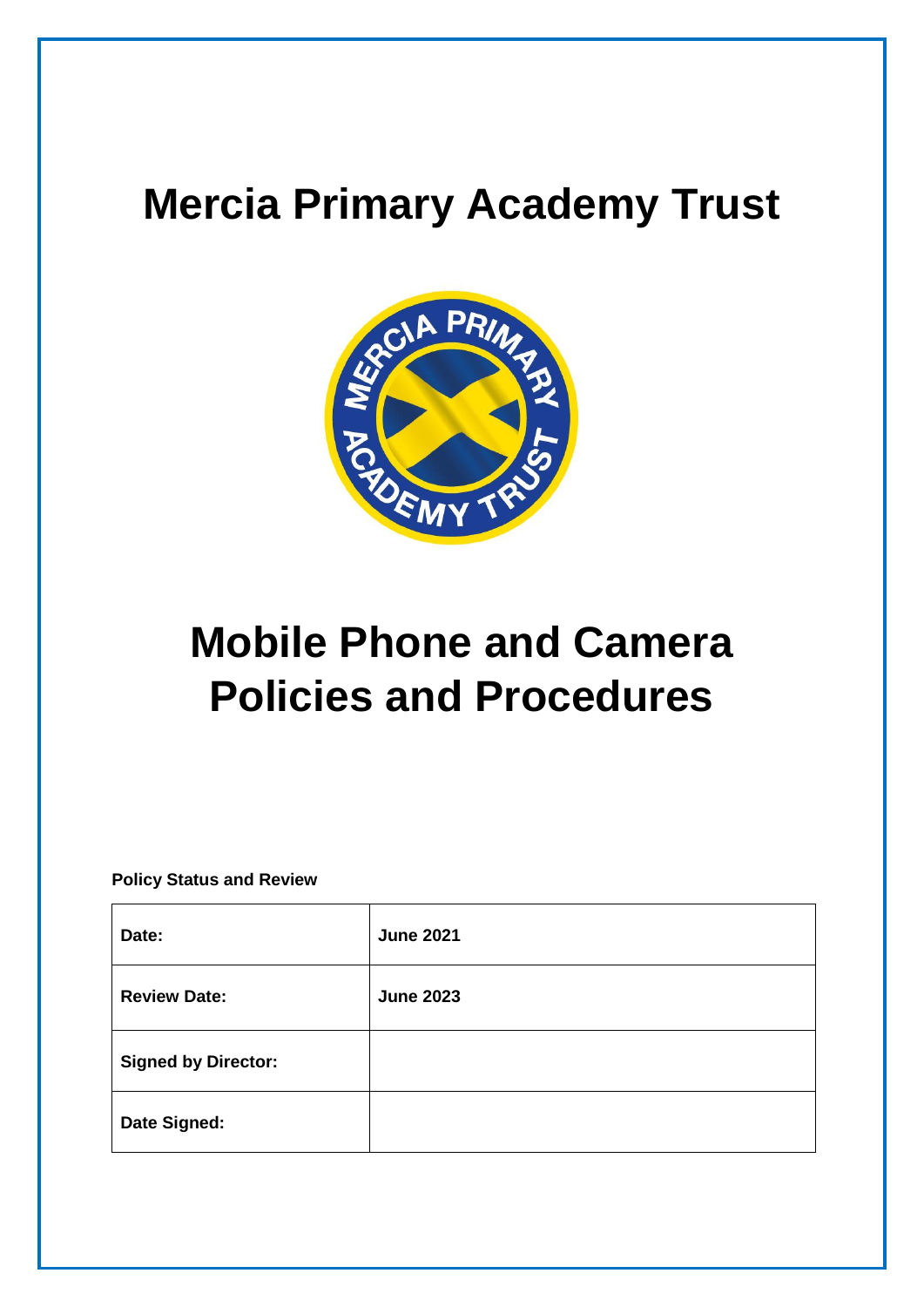#### **1. Contents**

- 1.0 Mobile Phone Policy and Procedure
- 1.1 Aim
- 1.2 Procedures
- 1.3 Work/Setting Mobile

#### **2.0 Camera and Image Policy and Procedure**

- 2.1 Aim
- 2.2 Legislative Framework
- 2.3 Procedures
- 2.4 Use of a Professional Photographer
- 2.5 Parents/Carers
- 2.6 Digital Photo Frames
- 2.7 Closed Circuit Television

## **3.0 Code of Conduct**

- 3.1 Legislative Framework
- 3.2 Professional Conduct Agreement

## **4.0 Children's Records/Learning Journeys/Profiles**

- 4.1 Legislative Framework
- 4.2 Procedures
- 4.3 Children Records/Learning Journey/Profiles Consent Form

## **5.0 Exemplars**

- 5.1 Consent Form for Taking Images
- 5.2 Additional Consent to Use an Image Form
- 5.3 Parental Photography Consent Form
- 5.4 Group Activity Permission Letter and Form

## **6.0 Websites**

**This policy to be read in conjunction with the Remote learning policy and the Seesaw policy.**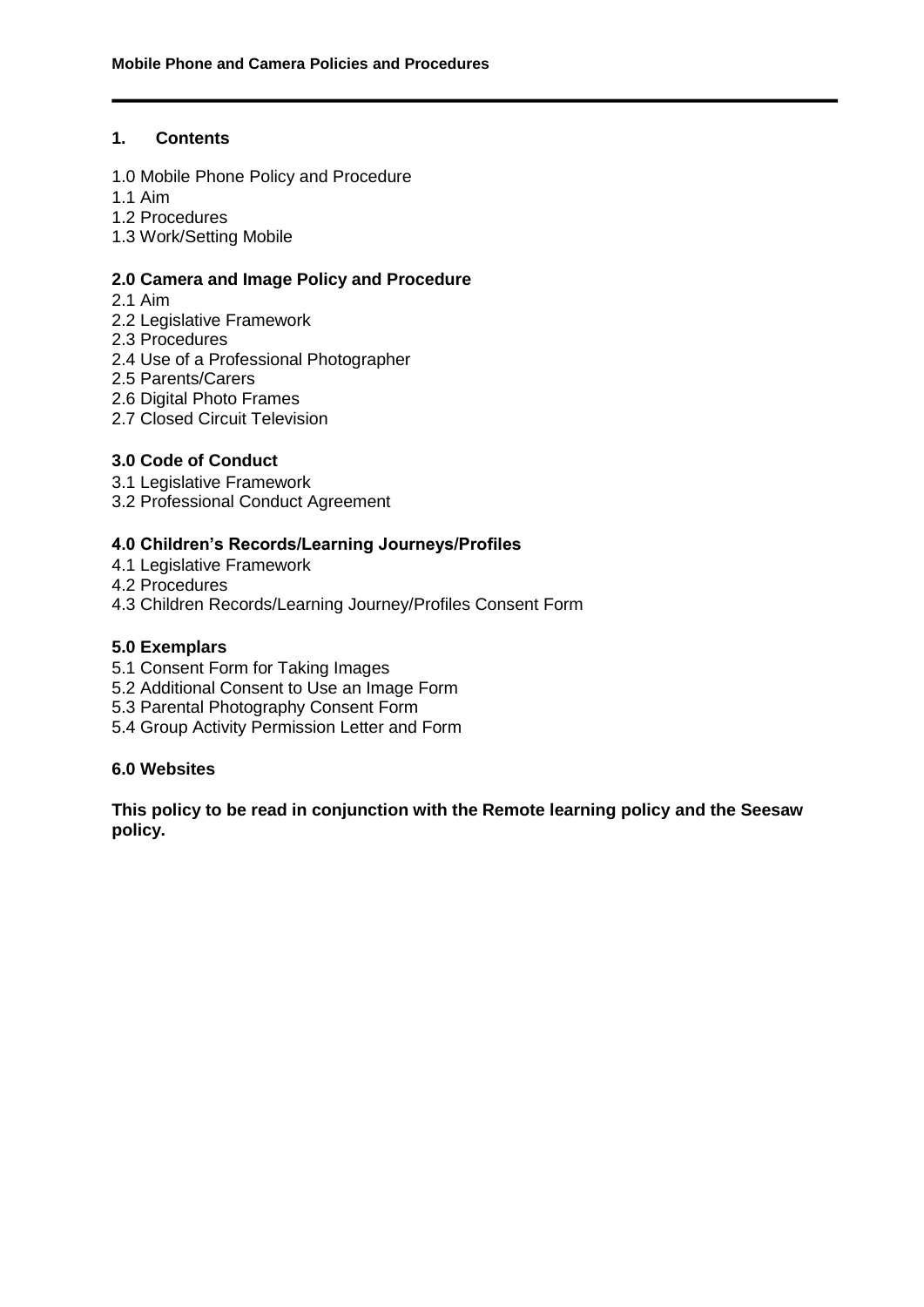## **1.0 Mobile Phone Policy and Procedures**

#### **1.1 Aim**

To protect children from harm by ensuring the appropriate management and use of mobile phones by everyone who comes into contact with the setting.

#### **1.2 Procedures**

- To minimise any risks, all personal mobiles must not be used where children are present. This applies to shared use of rooms where non-school staff may be present at the start of the session, for example an out of school club using a classroom with teaching staff present.
- Procedures must be put into place that will ensure safe and secure storage of practitioners' personal belongings including mobile phones. It is recommended that personal mobile phones are security marked, password protected and insured.
- Visitors, including other professionals and contractors will need to relinquish their mobile phone at reception or leave it in their vehicle. Parents/carers must be made aware by signs and verbal reinforcement that they are not to use their mobile phone where children are present, unless specifically instructed otherwise.
- Under no circumstances are images, videos or audio recordings to be made without prior explicit written consent by the designated safeguarding person.
- Personal mobiles may be used in designated areas at break times.
- Staff are advised to provide their work place contact number to their family members, own children's schools/settings for use in the event of an emergency.
- The Mercia Primary Academy Trust will not be held responsible for any loss or damage of personal mobile phones.

#### **1.3 Work/Setting Mobile**

- The mobile phone needs to be a phone only, not a camera phone, and clearly labelled as a works mobile phone.
- Where the setting has a mobile and it is the only source of communication or for use on outings, effective security procedures must be in place to guard against misuse.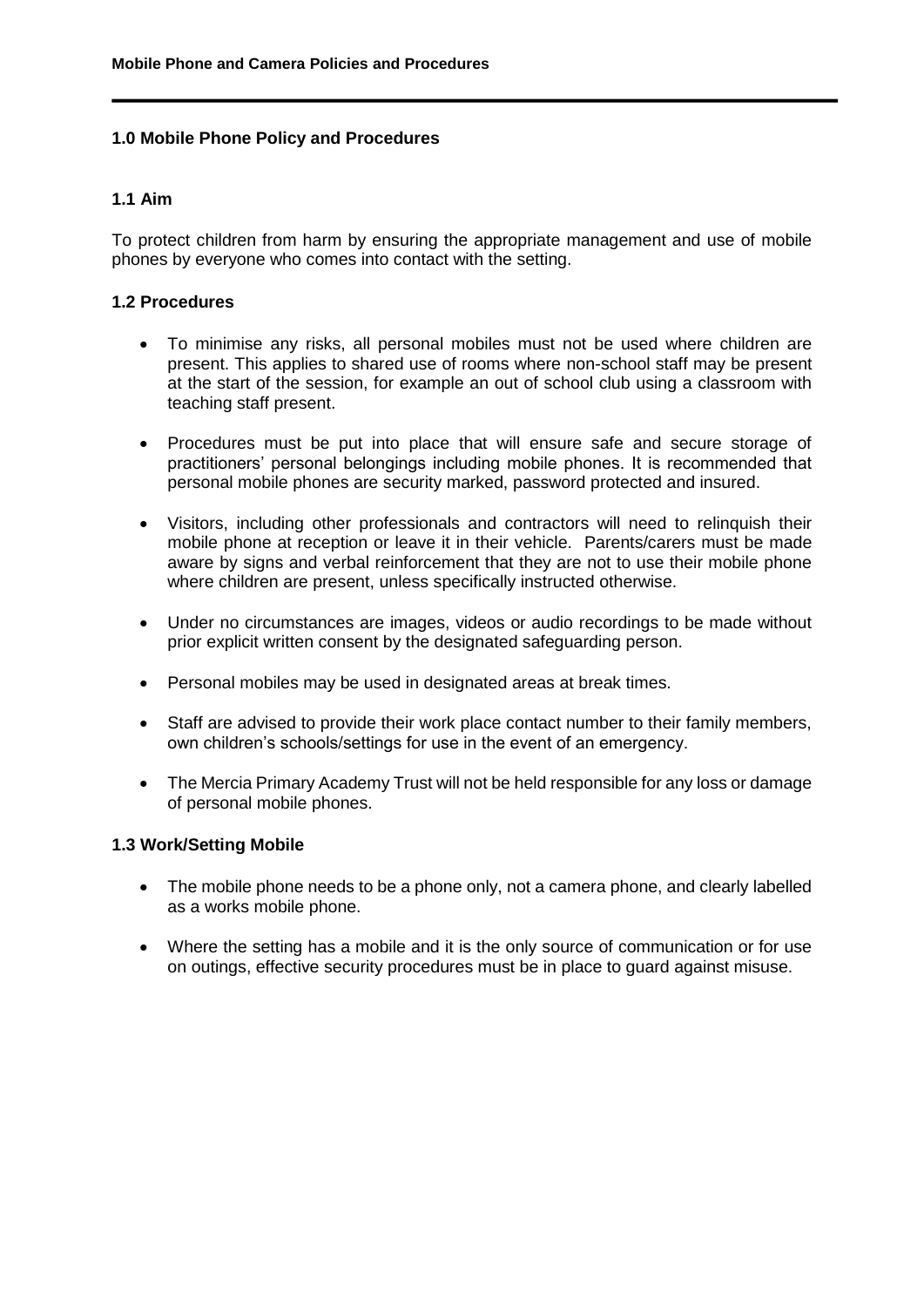## **2. 2.0 Camera and Image Policy and Procedure**

#### **2.1 Aim**

To safeguard children by promoting appropriate and acceptable use of photographic equipment and resources for storing and printing images. 2.2 Legislative Framework

- Freedom of Information Act 2000
- Human Right Act 1998

## **2.3 Procedures**

- Consent is required under the Data Protection Act as images are considered to be personal data.
- All images are to be stored and disposed of in line with Data Protection Act
- If images are to be stored for a short period of time they must be password protected on a computer storage device.
- Security procedures must be monitored and reviewed regularly by the designated safeguarding officer. The security procedures include protection against theft of equipment and computer security.
- Consent forms must be signed by parents/carers with parental responsibility when they register their child with the setting and copies of the consent forms should be provided for the parents.
- Images must not be used for anything other than the agreed purposes unless additional consent is obtained.
- Photographs must be appropriately disposed of should they be no longer required. This could include giving the images to parents, deleting or shredding.
- Where group photographs of children are to be taken, written permission must be obtained from all parents /carers who have the right to refuse.
- The purpose and context for any proposed images should always be considered to decide whether a photograph or video are the most appropriate method of recording the information.
- The purpose of taking any images is to be clearly explained for example marketing of the business, prospectus, website, or local newspaper, use in display and to document children's learning. Advice will be taken from the data protection officer as to suitability of use complies with the school's GDPR policies.
- Each reason is to be clearly explained and agreed with an option for parents/carers to refuse any or all of the discussed uses and to withdraw consent at any time. Any consent should be reviewed on a regular basis and at least annually, in line with the school's GDPR policies.
- Consent for the use of images applies to adults as well as children.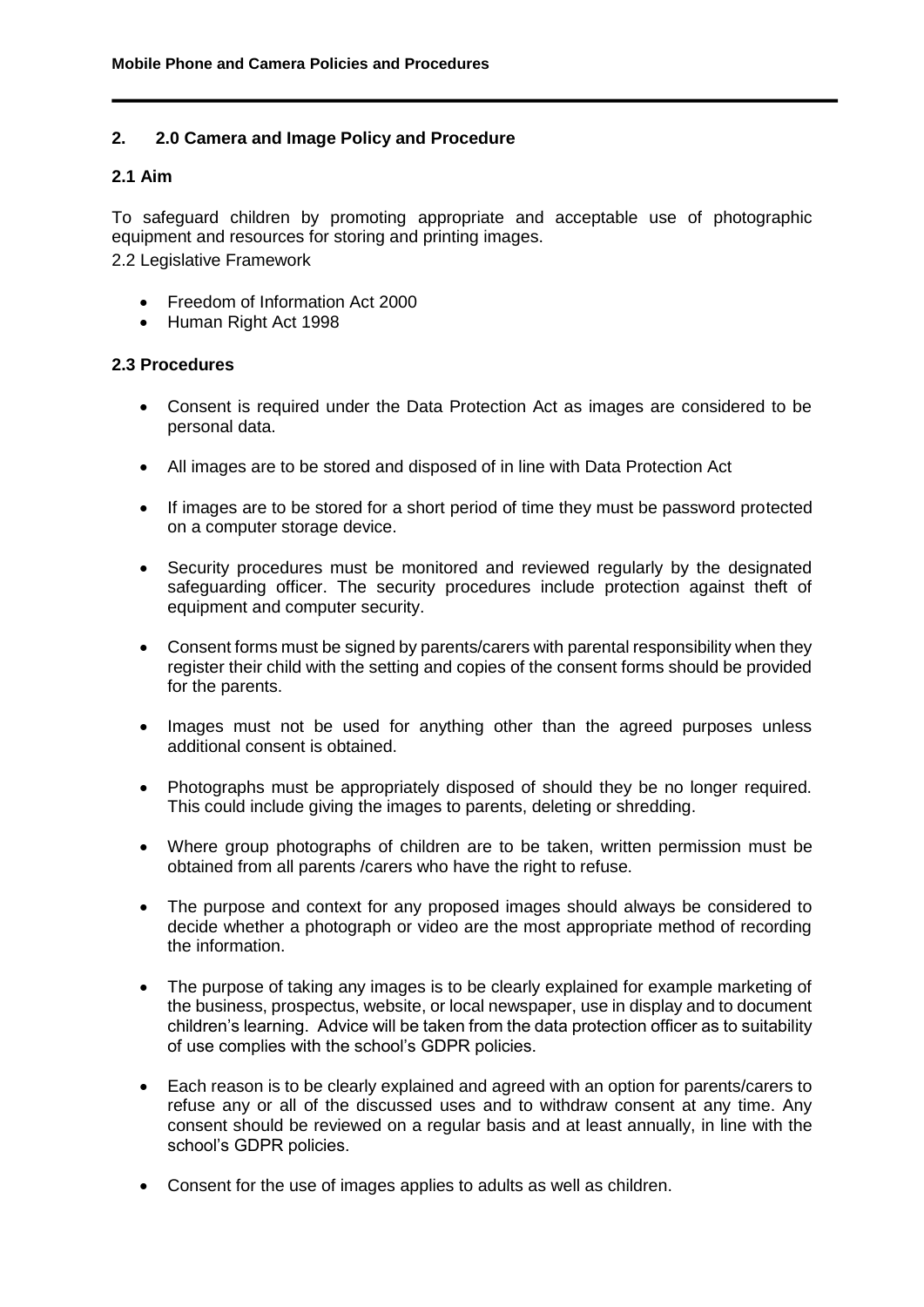A child's full name should not appear alongside their photographs particularly if the images could be viewed by the general public.

## **2.4 Use of a Professional Photographer**

- Only a reputable photographer who can provide evidence of authenticity should be used. Their photographic identity should be checked on arrival.
- They should be viewed as visitors therefore appropriate supervision should be in place at all times to ensure no unsupervised access to children. They should be supervised by a person who is in regulated activity. For further information on this follow the website link on the back page.
- They should be asked to sign an agreement to ensure that they comply with Data Protection requirements, to agree that images will only be used for the agreed specified purpose and not be disclosed to any third person.

#### **2.5 Parents/Carers**

- The use of any photographic equipment by staff, parents or visitors must be with the consent of the head teacher, manager or person in charge.
- The manager should have the authority to challenge anyone using photographic equipment without prior consent.
- Parents and carers are not covered by Data Protection Act if they take photographs or make a video recording for their own private use. For further information, see the website at the back of the document.

## **2.6 Digital Photo Frames**

- If these are used to display slide shows of children, consent must be obtained from parents and carers.
- Images of children must be purposeful and show them in an appropriate context.
- Careful positioning of photo frames should be considered as they are often displayed in the most public areas of the childcare setting i.e. reception area.

## **2.7 Closed Circuit Television (CCTV)**

- Images of people are covered by the Data Protection Act so it applies to CCTV.
- All areas covered by CCTV must be well signed posted and notifications are to be displayed so that individuals will be advised before entering such areas.
- Data protection and information guidelines are to be followed at all times; this to include the appropriate storage and disposal of all recording. For information and guidance please refer to the ICO publication 'CCTV code of practice' revised edition 2008.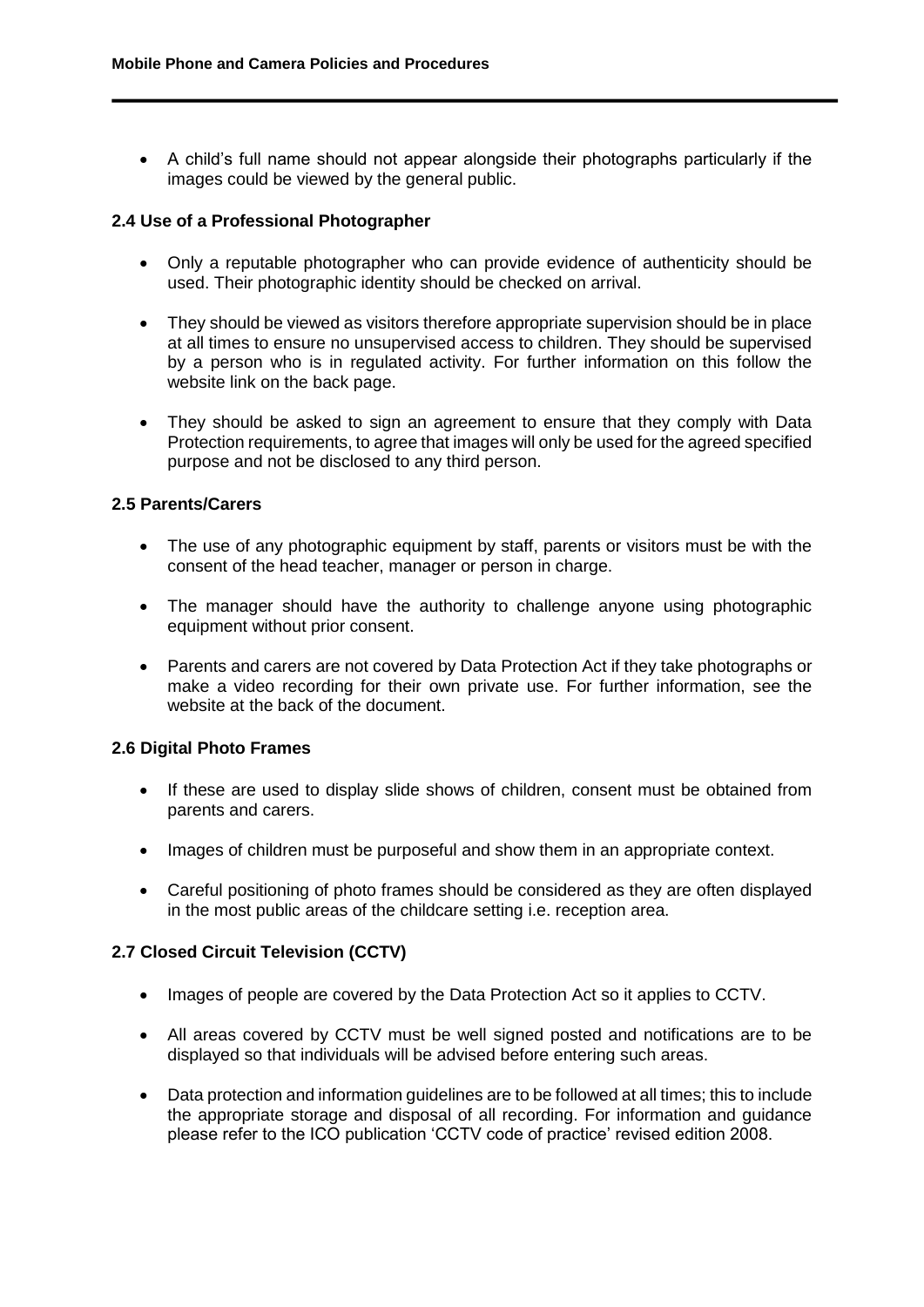## **3.0 Code of Conduct**

A code of conduct is recommended to ensure that all staff are informed and work together to safeguard and promote positive outcomes for children, and complete a professional conduct agreement.

#### **3.1 Legislative Framework**

- Freedom of Information Act (2000)
- Statutory Framework for Early Years Foundation Stage (2012)

Reasonable steps must be taken to ensure the reliability and suitability of any individual who is to have access to personal data.

All practitioners are required to:

- follow confidentiality and information sharing procedures which will be agreed at the time of induction;
- have a clear understanding of what constitutes misuse;
- avoid putting themselves in compromising situations which could be misinterpreted and could lead to potential allegations;
- be aware of reporting concerns immediately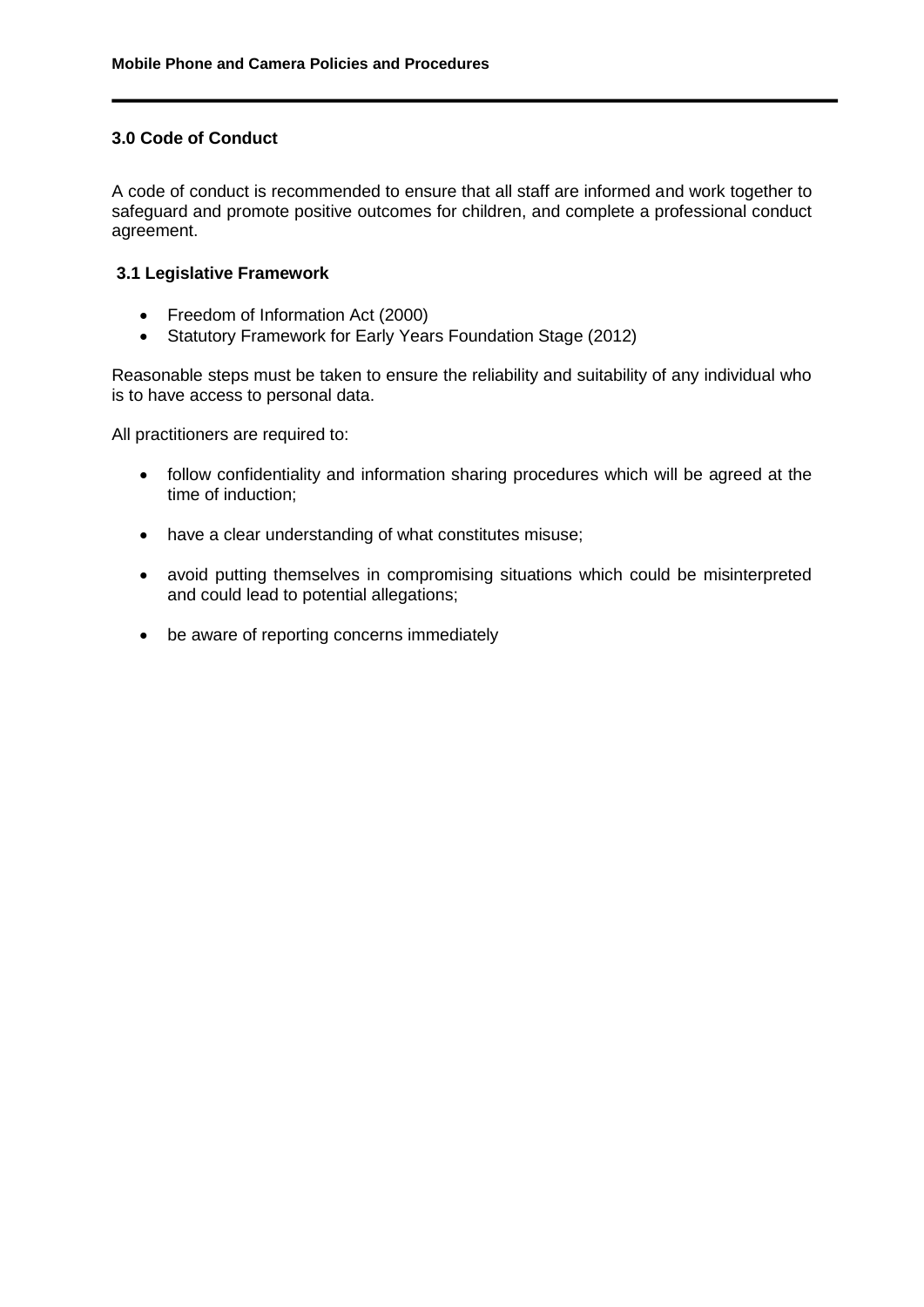## **3.2 Professional Conduct Agreement**

We acknowledge that practitioners will use online and digital technologies in their personal and social lives so we ask them to sign the following Voluntary Professional Conduct Agreement to ensure clear boundaries between their home and professional roles.

(Name of staff):………………………..

I agree that through my recreational use of social networking sites or other online technologies that I will:

- not bring Mercia Primary Academy Trust into disrepute;
- observe confidentiality and refrain from discussing any issues relating to work;
- not share or post, in an open forum, any information that I would not want children, parents/carers or colleagues to view;
- set privacy settings to block unauthorised access to my social networking page and to restrict those who are able to receive updates;
- keep my professional and personal life separate, and not accept children and parents/carers as 'friends';
- consider how my social conduct may be perceived by others and how this could affect my own reputation and that of the Mercia Primary Academy Trust;
- either avoid using a profile photograph or ensure it is an image I would be happy to share with anyone;
- report any known breaches of the above;
- I understand that the completion of this form is optional. However, I voluntarily choose to complete it to safeguard my own professional reputation and that of Mercia Primary Academy Trust.
- I understand I am in a position of trust and my actions outside of my professional environment could be misinterpreted by others, and I am conscious of this when sharing information publicly with others.

Signature:

Date: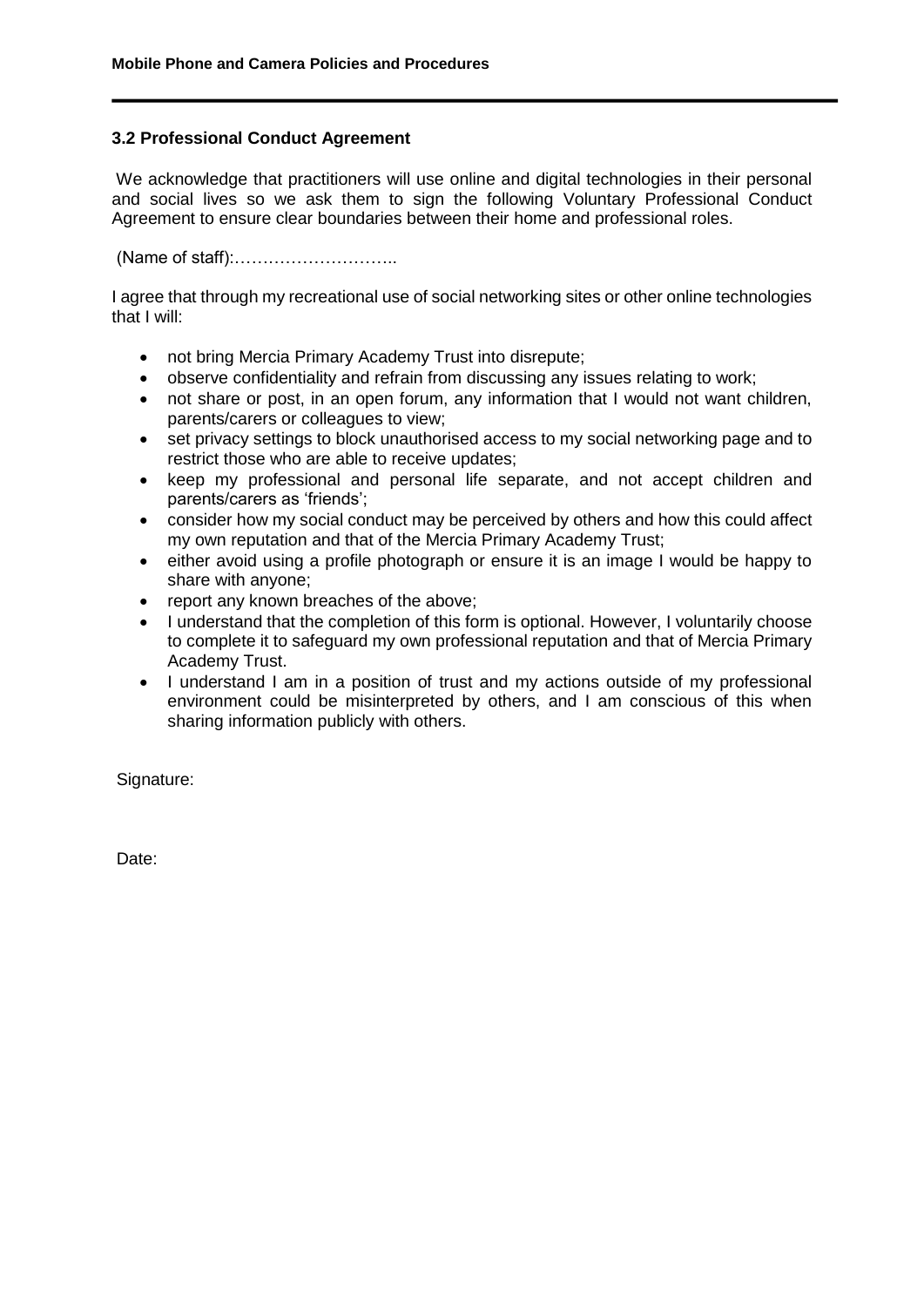## **4.0 Children's Records (Learning Journeys/Profiles)**

#### **4.1 Legislative Framework**

Freedom of Information Act (2000) Statutory Framework for the Early Years Foundation Stage (2012)

## **4.2 Procedures**

- Learning journeys are to be treated as personal data as each journey relates to an individual, identifiable child.
- Where possible blanket consent will be requested from parent and carers for group images to be included in the learning journeys of other children. Parents and carers must be given the opportunity to view any images before they are included in any learning journey and must be given the option to restrict their consent.
- If it is not possible to obtain consent, the relevant image must not be shared across learning journeys of other children.
- Parents and carers must be reminded that they must not share, distribute or display images containing other children without the relevant permission or consent from their parents.
- Parents should be encouraged to contribute information to this learning journey, by including some information and photographs which show what their child enjoys doing at home.
- Learning journeys should remain on site at all times. If learning journeys are taken off site, this must be with prior written agreement between head teacher/manager/practitioner and parents and a risk assessment should be undertaken.
- For Ofsted registered settings, prior agreement from Ofsted is required for records to be kept securely off the premises (Pg. 26 3.68).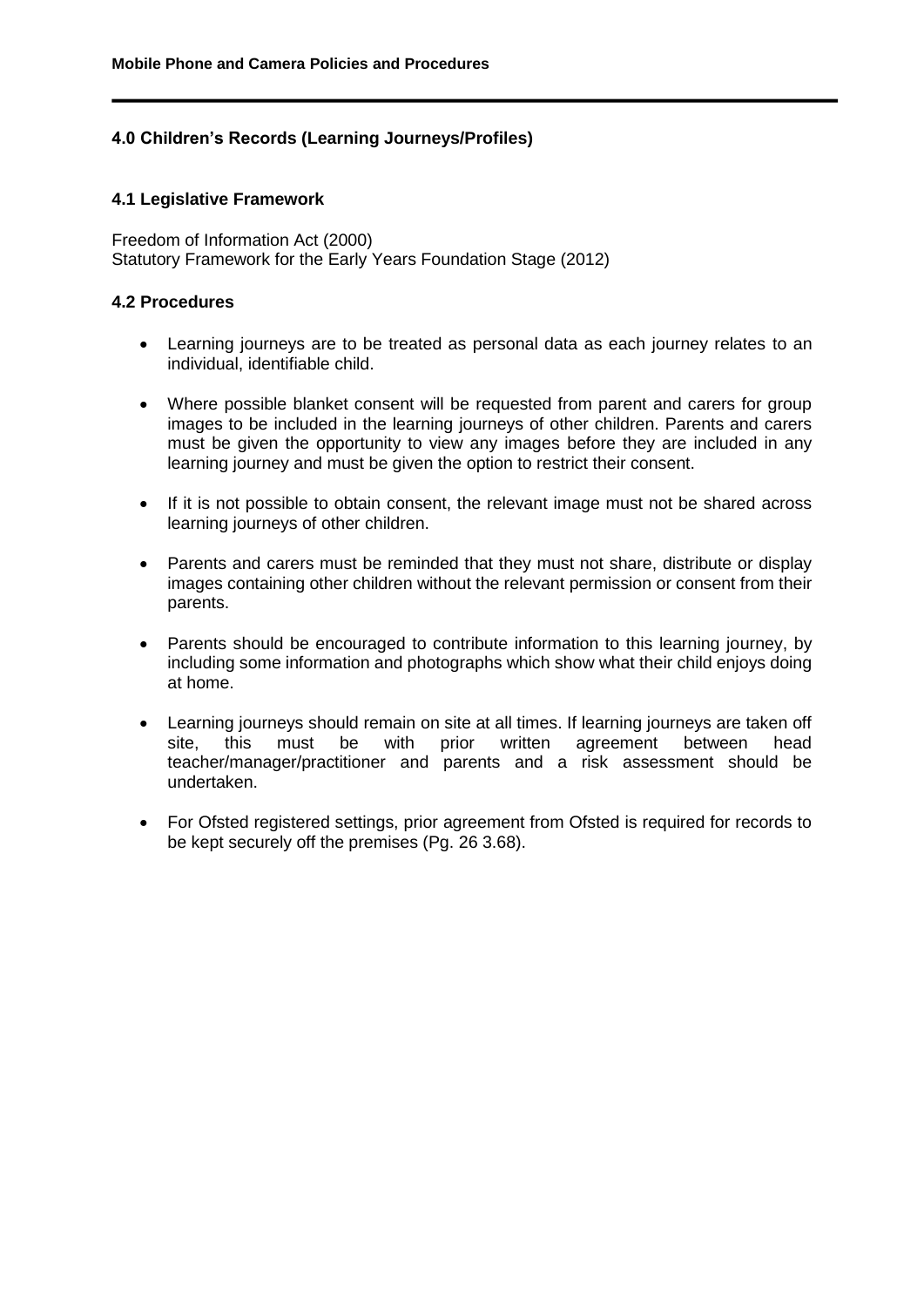#### **5.3 Children's Records/Learning Journey/Profiles Consent Form**

To (Name of parent or carer)

Re: (Name of child)

As encouraged throughout the Early Years Foundation Stage, we will have in place detailed individual learning journeys for all children in our setting, which will document, evidence and monitor their learning and development progress.

In all children's learning journeys, we will include observations of your child at play, photographs and other information. The photographs could include individual and group play. It is likely that some of these group photographs will capture other children at play, so we therefore ask that you give permission for any photographs of your child involved in group play to be included in other children's learning journeys.

Please note that you will be given the option to view any photographs of your child before they are included in any learning journey, should you request this. This request must be made in writing.

As a parent/carer you will also be able to restrict your consent to only allow group photographs (which picture your child) to be included in specific learning journeys. If you would like to restrict your consent to specific learning journeys, please state this in writing and return with this consent form.

Please also note that should any parent/carer not grant consent to include group images in other learning journeys, relevant images will not be shared across the learning journeys of other children.

If permission is granted for the sharing of images across learning journeys, these images cannot be shared with others or publicised in any way without the explicit consent of the parents /carer whose children may be included i.e. any social networking site.

This form is valid for the duration of your child's time at our setting.

The consent will automatically expire after this time. It is your responsibility to let us know if you want to withdraw or change your consent at any time.

I consent /do not consent to group photographs being included in other children's learning journeys

I understand that any data included in my child's learning journey which relates to another child is for my information only and I will not be publicise or share it in any way.

Signature of parent/carer:

| Name: |  |
|-------|--|
| Date: |  |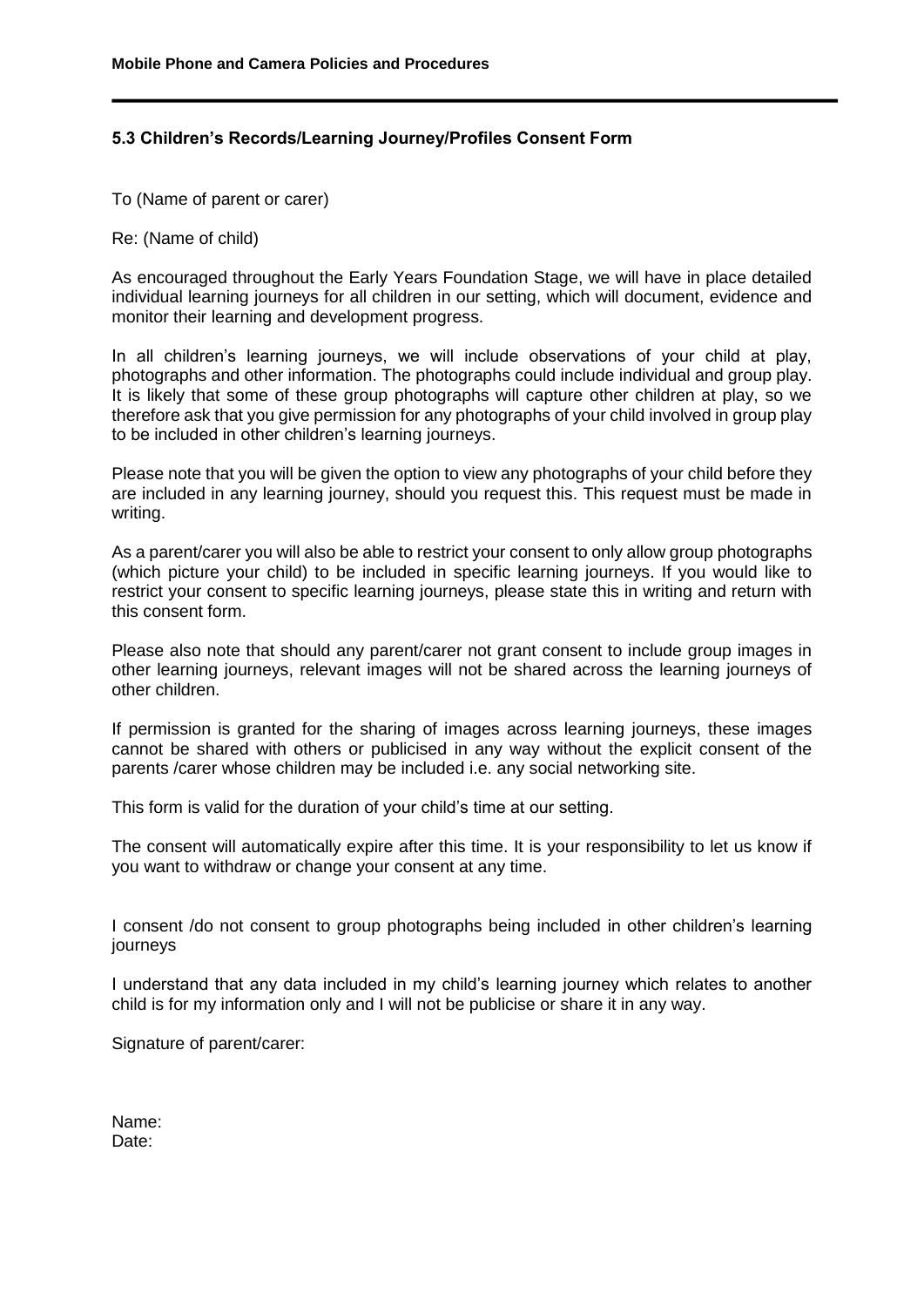## **5.0 Exemplars**

## **5.1 Consent Form for Taking Images (Data Protection Act 1998)**

To (Name of the child's parent/care)

Re: (Name of child)

We will take photographs of children to record special occasions and to monitor their learning and development progress. Any photos taken will be for the use of Mercia Primary Academy Trust and yourselves, and we will therefore not share them with a third party without your explicit authorisation or consent. We aim to minimise the potential for misuse by having effective safeguards in place to protect children. Please refer to our camera and image policy and procedure.

Occasionally, we may invite the media into the school to take photographs or film footage for publicity purposes and to record any special events. We will notify you of such occasions, and will seek specific permission for photographs to be taken, and potentially published at such times.

Should we wish to use any images in our publicity, in our prospectus or on our website, we will again ask for specific permission. This will be obtained alongside a copy of the image, and permission to use such image will be for a defined period of time only.

To comply with the Data Protection Act, we need your permission before we can photograph or make any recordings of your child.

Please complete as appropriate.

- I consent / do not consent to photographs of my child being taken by authorised personnel representing Mercia Primary Academy Trust.
- I agree / do not agree with any resulting images being displayed on walls or in digital photo frames where they may be visible at times to the general public or anywhere which could be defined as a 'public place'.
- I understand that additional consent will be obtained should images be taken or used by a third party, used in publicity materials or in the media.
- I understand that I can withdraw my consent or request to see photos taken at any time.
- I have read and understood the conditions of use set out below.
- I understand that at any time should my child refuse or become upset, no photographs will be taken.

This form is valid for the duration of your child's time at our setting.

The consent will automatically expire after this time. It is your responsibility to let us know if you want to withdraw or change your consent at any time.

Signature of parent/carer:

Print name:

Date: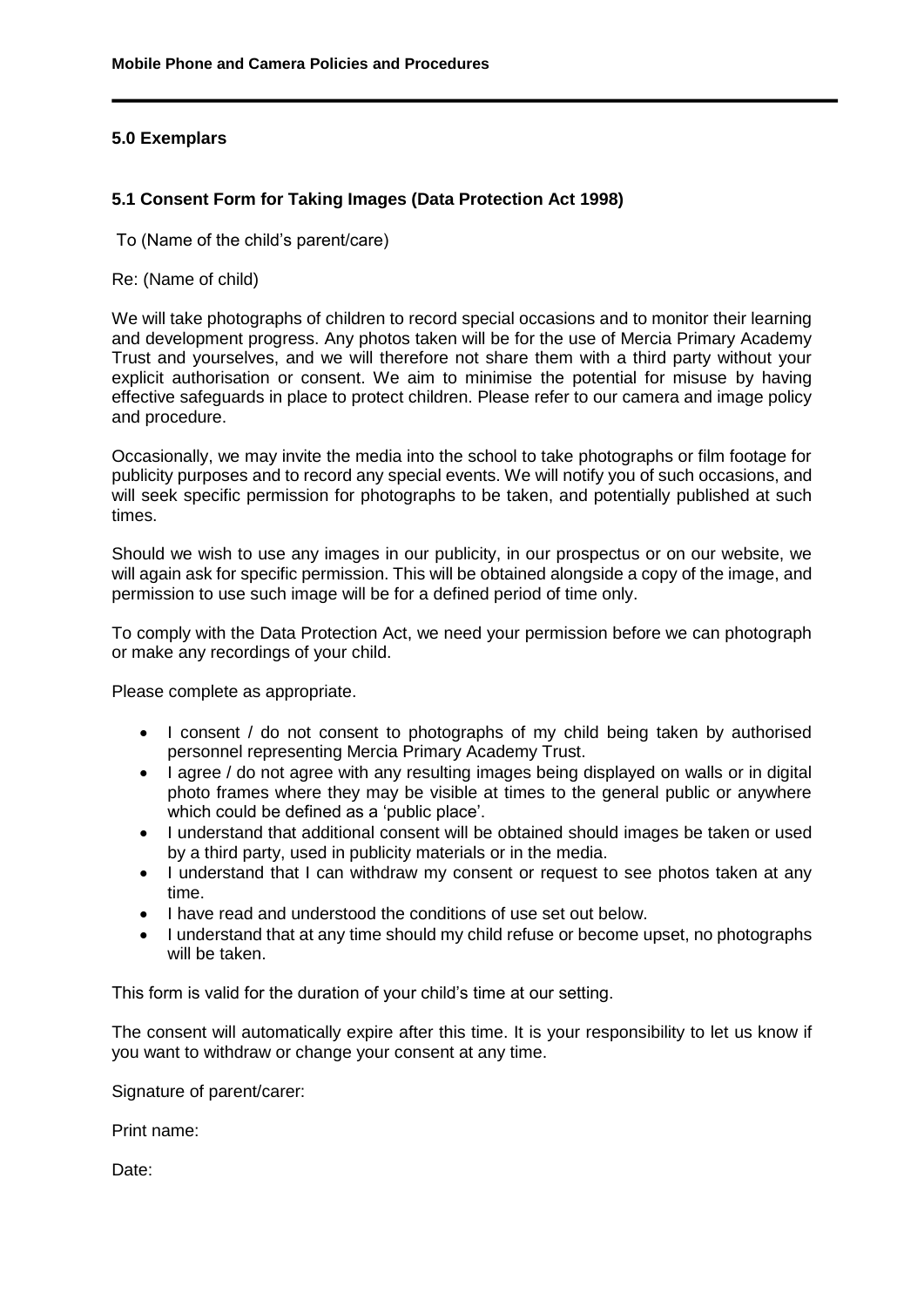## **5.2 Additional Consent to Use an Image Form**

Dear (name of parent/carer)

We would like to use a photograph of your child for the following purpose: (list purpose):

The period of time this image would be used is from..............................

After this time, the photograph will be returned to you or destroyed.

We will not share the photograph with any third party or use the image for anything other than the agreed purpose.

Consent:

I have read the above statements, and I agree / do not agree to this image being used.

Signature of parent/carer:

Print Name:

Name of Child:

Date:

A copy of the photograph referred to in this consent form is attached.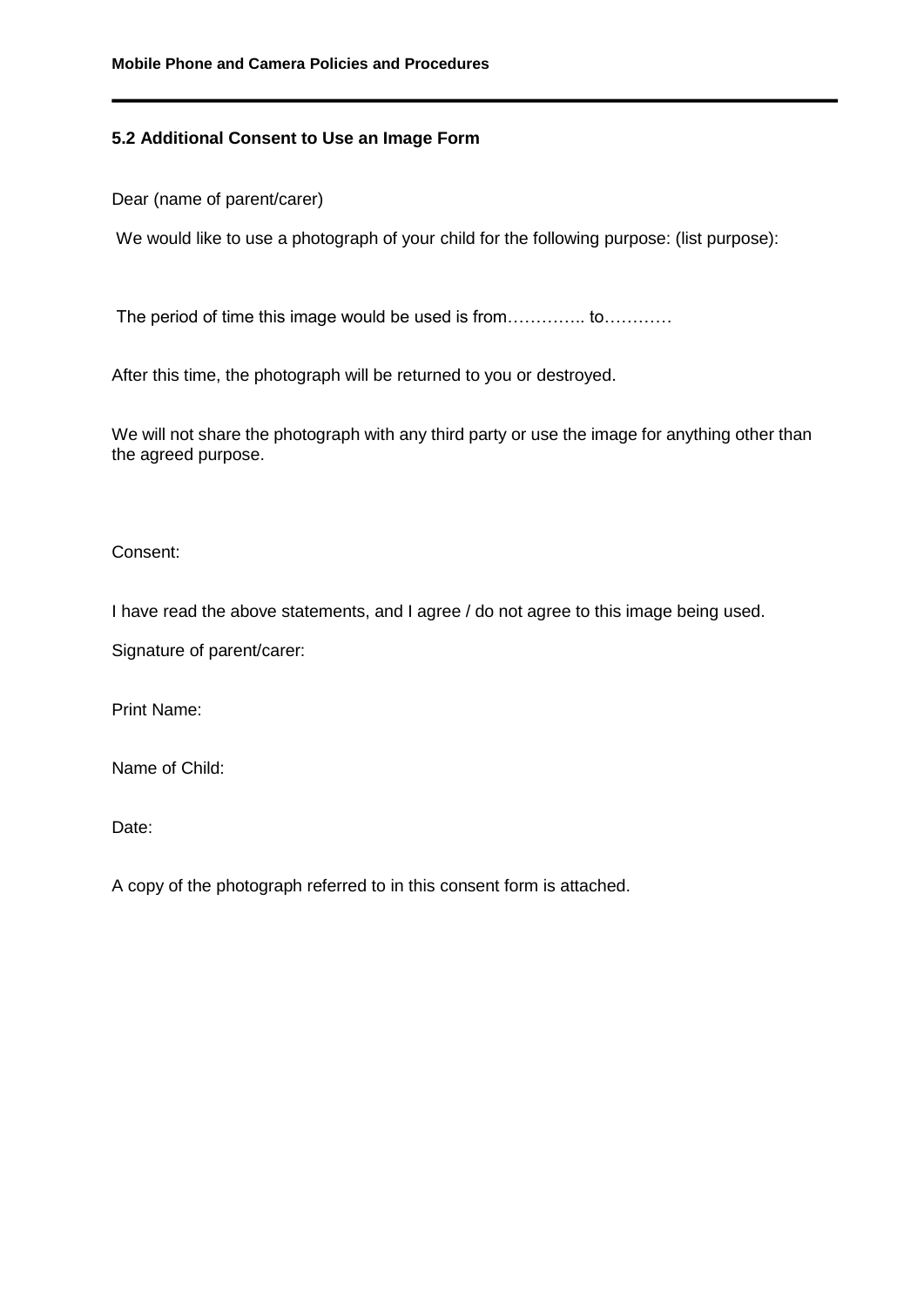## **5.3 Parental Photography Consent Form**

We recognise that parents/carers will want to record productions or special events that their children are involved in. We therefore request parents/carers sign the following agreement to cover the taking and use of such images. This will ensure that the requirements of the Data Protection Act 1998 are adhered to and the wishes of other parents/ carers are respected.

I agree to:

- use recording/photography equipment only in the designated areas;
- use recording/photography equipment on the agreed date and time only;
- respect the rights of other parents, and will not attempt to make any recordings.

If full parental consent cannot be obtained;

- stand to the rear of the designated area to avoid obstructing the view of others;
- avoid taking unnecessary close-ups of individual children (other than my own child);
- avoid taking any photos which could cause embarrassment or distress;
- stop recording/taking photos on the request of any staff member;
- ensure any photographs or videos taken are for my personal use only;
- not sell, publish or display such images in any form, including uploading of photos on to the internet, in line with Data Protection.

Signature of parent/carer:

Print name:

Name of child:

Date:

Name of production/special event:

Recording equipment used (delete as applicable):

camcorder / camera / mobile phone / other (please state)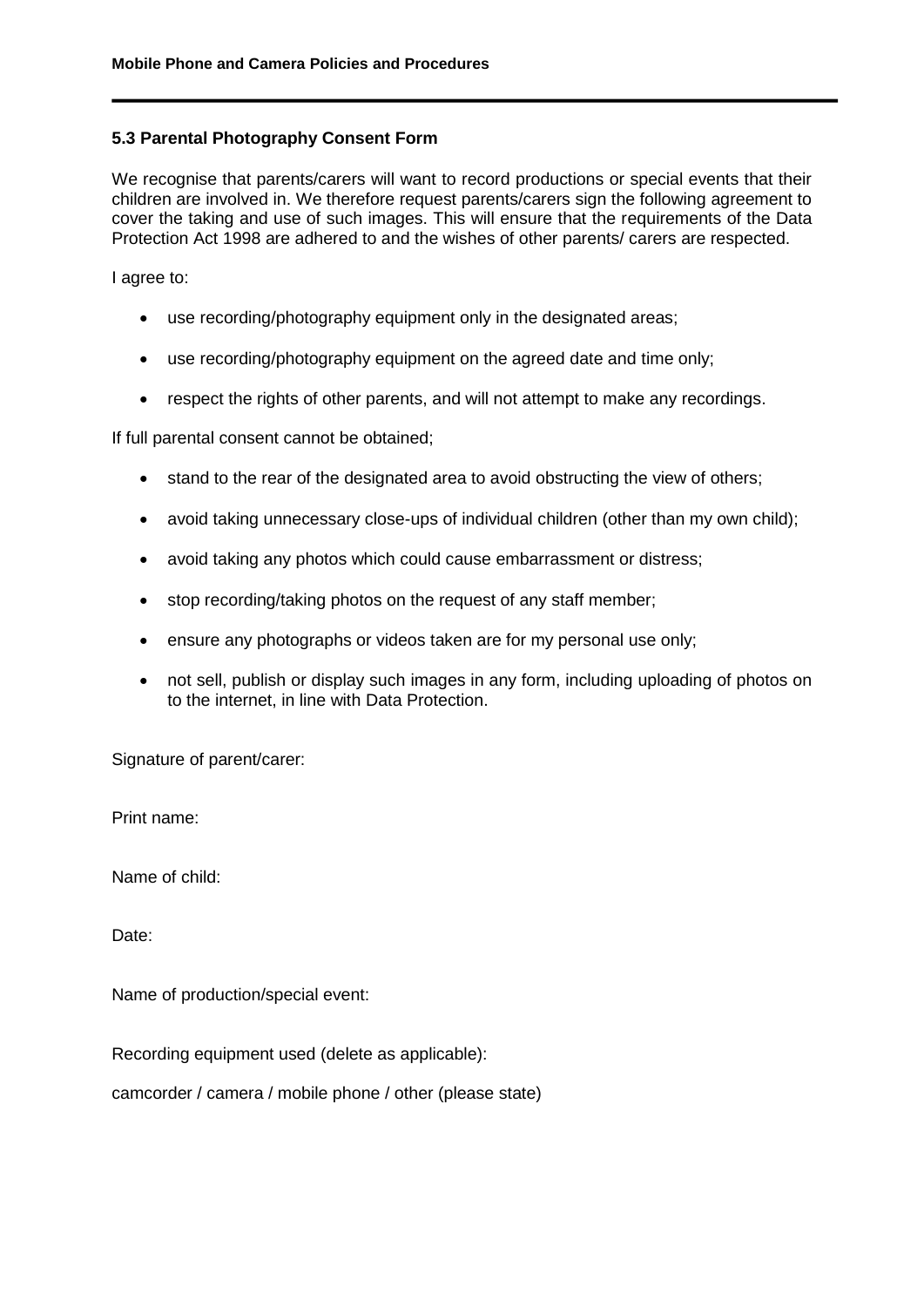#### **5.4 Group Activity Permission Letter and Form**

Dear (parent/carer)

We are staging a (name the production/special event) on……………

We are sure some parents/carers would like to take photographs/videos of the production and would therefore be very grateful if you would complete the slip at the bottom of this letter and return it to me by …………….

Note:

Should any parents/carers not agree with their child being photographed, we will consider alternative options including:

• staging specific photograph opportunities

Photographs of school productions are ones which parents/carers tend to treasure and we will therefore only prohibit the use of cameras and videos as a last resort.

We hope you will support us in this.

Yours sincerely

Date:

I am / am not \* happy for photographs to be taken of the (name the production/special event) in which my child is due to appear on …………….

(\*Please delete as appropriate)

Signature of parent/carer:

Print name:

Name of child:

Date: